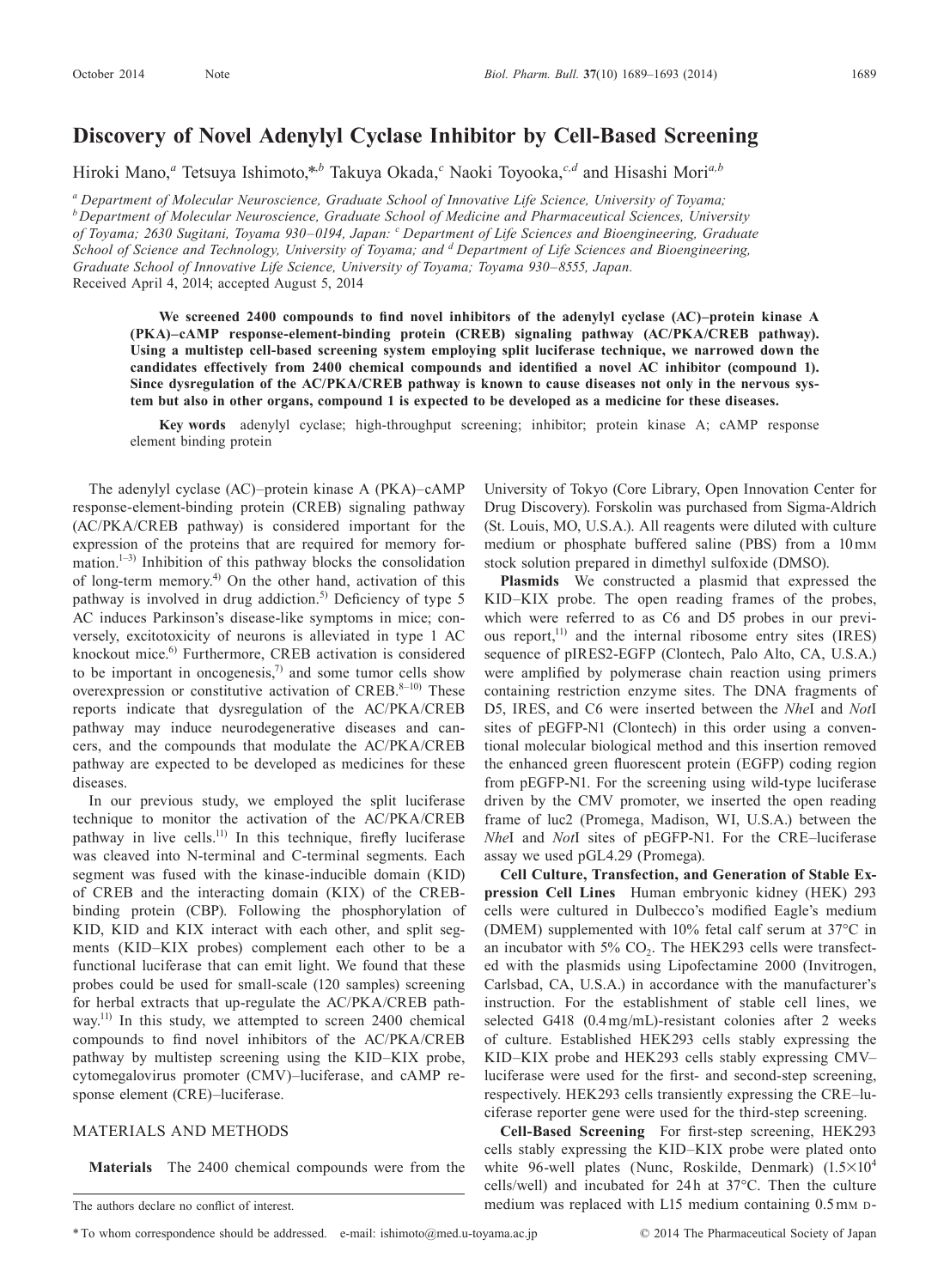luciferin (AAT Bioquest, Sunnyvale, CA, U.S.A.). The culture plate was incubated in a dark box for 1.5 h at room temperature. Compounds were added to the wells at  $10 \mu$ <sub>M</sub>, which is same to the concentration used in previously reported screening using *Renilla* luciferase,<sup>12)</sup> and incubated for 4h at room temperature (first treatment). Subsequently, the cells were stimulated with  $10 \mu$ M forskolin for 2h at room temperature (second treatment). Control cells were treated with DMSO at the same concentration (0.1% in the first treatment and 0.2% in the second treatment) as in cells treated with compounds or forskolin. During this procedure, the intensity of light emission from each well was measured at three time points, namely, immediately prior to compound addition, 4h after compound addition, and 2h after forskolin addition. The second- and third-step screening were performed with the same procedure as in the first-step screening using HEK293 cells stably expressing luciferase driven by the CMV promoter and HEK293 cells transiently expressing luciferase under the control by the CRE sequence, respectively.

**Measuring Light Intensity in Cultured Cells** The Aequoria-2D/C8600 system (Hamamatsu Photonics, Hamamatsu, Japan) and Wasabi software (U9304-02) were used for data acquisition and analysis as described in our previous report.13)

**Quantification of cAMP** HEK293 cells stably expressing KID–KIX probe were treated with compound 1 for 4h (first treatment), followed by forskolin for another 15 min (second treatment). The cells were rinsed twice with PBS, and lysed with dilution buffer. Intracellular cAMP concentration was measured in accordance with the manual of a DetectX Direct Cyclic AMP Enzyme Immunoassay kit (ARBOR ASSAYS, Ann Arbor, MI, U.S.A.). After the reaction was stopped, optical density was read on a microtiter plate reader at 450 nm. The obtained optical density was fitted to the standard curve and cAMP concentration was calculated.

**PKA Activity Assay** The activity of PKA was detected by a method using a PepTag Non-Radioactive Protein Kinase Assays kit (Promega) with dye-labeled Kemptide (LRRASLG) as a substrate, in accordance with the manufacturer's instructions. Briefly, the cells treated with compound **1** were rinsed with PBS and collected. The cells were lysed with lysis buffer (20 mM 3-morpholinopropanesulfonic acid (MOPS), 5 mM ethylene glycol tetraacetic acid (EGTA), 2mm ethylenediaminetetraacetic acid (EDTA), 1% NP-40, 1 mm dithiothreitol) containing a protease inhibitor cocktail (Nacalai Tesque, Kyoto, Japan) and a phosphatase inhibitor (Nacalai Tesque). The total protein concentration of each cell lysate was determined by bicinchoninic acid (BCA) assay and 10 *µ*g of total protein was used for reaction with the substrates. The reaction was stopped by heating at 95°C for 10 min and the substrates were separated on a 0.8% agarose gel at 100V for 15 min. The phosphorylated and nonphosphorylated substrates moved in opposite directions owing to the difference in charge. The phosphorylated and nonphosphorylated peptide substrate signals were detected using the LAS-4000 system (FUJIFILM, Tokyo, Japan), and quantitative determination was performed with Multi Gauge v3.1 software (FUJIFILM). The percentage of phosphorylated substrate was calculated from the signal intensity of phosphorylated substrate/signal intensity of total substrate.

**Statistical Analyses** Data are presented as mean±standard



Fig. 1. Cell-Based Screening for Compounds That Affect the AC/PKA/ CREB Pathway

A) Schematic diagram of screening process. The process consists of three steps. B) Chemical structure of compound **1** identified by cell-based screening.

error of the mean (S.E.M.). Two-tailed Student's *t*-test was used to determine the statistical significance of differences.

#### RESULTS AND DISCUSSION

For the first screening, HEK293 cells stably expressing the KID–KIX probe were treated with compounds  $(10 \mu)$ from a chemical library and then with  $10 \mu$ M forskolin which is known to activate AC to up-regulate the AC/PKA/CREB pathway. Because we previously found that the light intensity in cells expressing the KID–KIX probe increased after forskolin treatment, we screened for the compounds that inhibited the forskolin-induced increase in light intensity. The screening process is shown in Fig. 1A. We found 13 compounds that cancelled the forskolin-induced increase in light intensity. In the next step, we added the 13 compounds  $(10 \mu)$ to the medium of HEK293 cells expressing wild-type luciferase driven by the CMV promoter (CMV–luciferase). This step was performed to exclude the compounds that affect the activity of luciferase directly, and we found two that reduced the intensity of light from wild-type luciferase. We excluded these two compounds and the 11 remaining compounds were tested in the next step.

We examined whether the compounds cancelled the increase in light intensity induced by forskolin in HEK293 cells expressing CRE–luciferase in the third screening. The CRE is target sequence of CREB, and the transcription of the downstream gene of CRE is activated by CREB activation. There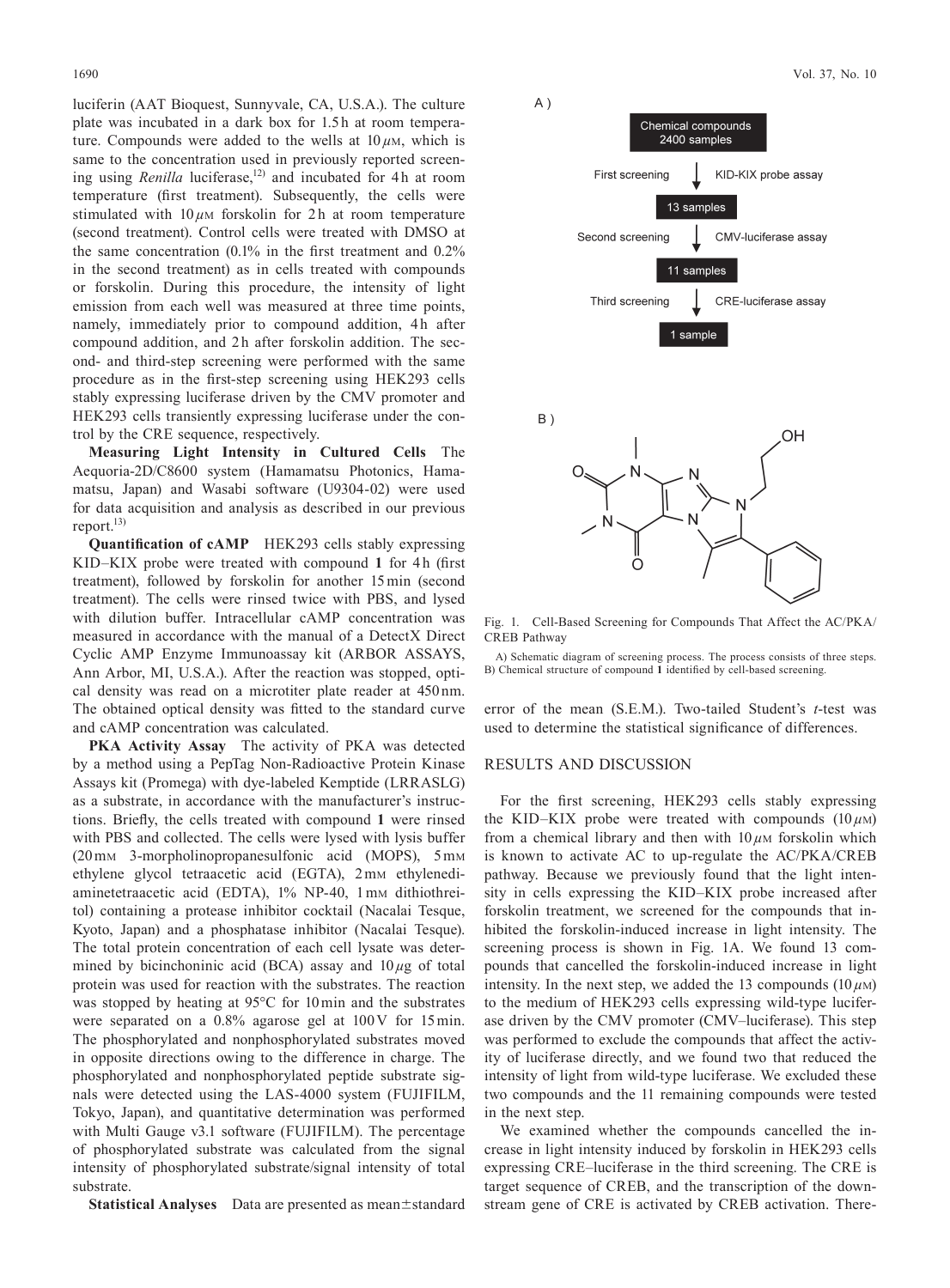October 2014 **1691** 1691





Fig. 2. Inhibition of Increase in Intensity of Light Emission from KID– KIX Probe and CRE–Luciferase by Compound **1**

A) Effect of compound **1** on intensity of light emission from KID–KIX probe. Light intensity in HEK293 cells stably expressing the KID–KIX probe was measured 4h after treatment with dimethyl sulfoxide (DMSO) or  $10 \mu$ M compound 1 (first treatment). Next, light intensity was measured 2 h after treatment with DMSO or  $10 \mu$ M forskolin (second treatment). The vertical axis represents the changes in light intensity (second/first). Data are presented as relative intensity (mean±S.E.M.,  $n=4$ ). \*  $p<0.05$ , with Student's *t*-test. B) Compound 1-induced inhibition of increase in CRE-mediated gene expression level in response to forskolin treatment. HEK293 cells were transfected with the CRE–luciferase reporter plasmid. The cells were treated with DMSO or  $10 \mu$ M compound 1 followed by DMSO or  $10 \mu$ M forskolin treatment. Light intensity was measured every 10 min for 18 h Arrows indicate the time points of first and second treatments. Data are presented as mean±S.E.M., *n*=4.

fore, the 11 compounds were expected to cancel the increase in light intensity induced by forskolin. As a result, we found a compound (compound **1**, Fig. 1B) whose IPUC name was 8-(2-hydroxyethyl)-1,3,6-trimethyl-7-phenyl-1*H*-imidazo[2,1 *f*] purine-2,4(3*H*,8*H*)-dione, suppressed forskolin-induced increase in light emission from CRE–luciferase, however other 10 compounds did not. Then compound **1** was subjected to subsequent analysis.

For the validation of the results of the screening, we evaluated the effect of compound **1** on the light emission from the KID–KIX probe and CRE–luciferase again. We confirmed that compound **1** inhibited the forskolin-induced increase in the intensity of light emission from the KID–KIX probe (Fig. 2A). This finding indicates that the interaction between CREB and CBP is inhibited in the presence of compound **1**. We observed no forskolin-induced increase in light intensity in the







Fig. 3. Effects of Compound **1** on Changes in Intracellular cAMP Concentration and PKA Activity

HEK293 cells were treated with  $10 \mu$ M compound 1 for 4h (first treatment), and followed by 10 *µ*M forskolin treatment for 15 min (second treatment), and then the cells were collected and lysed. Intracellular cAMP concentration (A) and relative PKA activity (B) were immediately measured. The upper panel in (B) shows a photograph of the representative gel electrophoresis of the PKA substrate, and the quantification of that assay is shown in the lower panel. Data are presented as percentage of phosphorylated substrate (mean $\pm$ S.E.M., *n*=4). \* *p*<0.05, with Student's *t*-test.

cells expressing CRE–luciferase in the presence of compound **1**, whereas a long lasting increase in light intensity was detected after forskolin treatment without compound **1** (Fig. 2B). Then we analyzed compound **1** by NMR to confirm the structure, and by mass spectrometry to confirm the purity. According to the obtained results, we concluded that compound **1** had the structure drawn in Fig. 1B and high purity (supplemental data), which indicated that inhibitory effects were due to compound **1** itself.

The KID–KIX probe and CRE–luciferase were designed to monitor the activity of CREB-CBP binding and CRE-mediated transcription, respectively. Thus, compound **1** may inhibit CREB directly, and at same time it is possible that compound **1** inhibits upstream enzymes such as PKA and AC. To determine the target protein of compound **1**, we then analyzed the effect of compound **1** on concentration of intracellular cAMP and PKA activity. We found that compound **1** treatment prior to forskolin treatment significantly inhibited forskolin-induced cAMP up-regulation (Fig. 3A). This finding indicates that compound **1** is an inhibitor of AC. Next, we examined the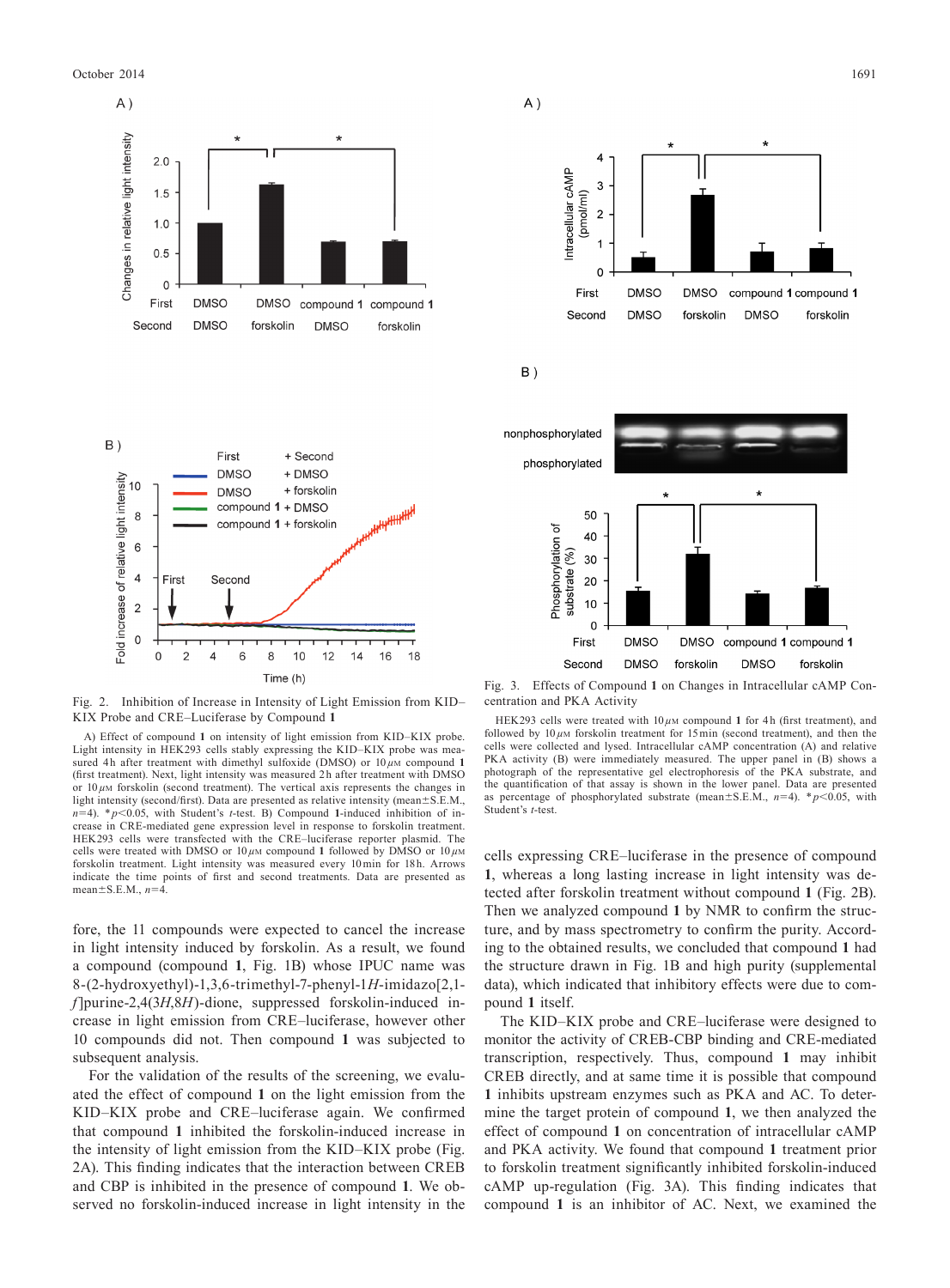

Fig. 4. Dose-Dependent Inhibitory Effect of Compound **1** on KID– KIX, CRE–Luciferase, and cAMP Assays

Inhibitory effect of compound **1** and other known inhibitors of AC/PKA/CREB pathway on KID–KIX assay (A), CRE–luciferase assay (B), and cAMP assay (C) were tested. In each graph, vertical axis represents percent change of forskolin induced increase in light emission (A, B) and amount of intracellular cAMP (C) comparing to the positive control that was treated with forskolin in the absence of inhibitors. Each mark represents compound  $1$  ( $\odot$ ), PKA inhibitor H89 ( $\blacksquare$ ), AC inhibitor SQ22536 ( $\blacktriangle$ ), positive control ( $\diamond$ ), and negative control ( $\blacklozenge$ ) which were not treated with forskolin or inhibitors. Solid and dotted lines represent fitted curves for compound 1 and H89, respectively. Data are presented as mean $\pm$ S.E.M., *n*=4 (A, B), *n*=3 (C).

effect of compound **1** on PKA activity, which was induced by the increased concentration of cAMP. We observed that the increase in PKA activity induced by forskolin treatment was cancelled by pretreatment with compound **1** (Fig. 3B). This finding supports the idea that compound **1** is an inhibitor of AC.

We then examined whether compound **1** showed doseresponsive inhibition on KID–KIX assay, CRE–luciferase assay, and endogenous cAMP assay (Figs. 4A–C). Forskolininduced increase in light emission from KID–KIX probe and CRE–luciferase plasmid expressing cells were cancelled depending on the concentration of compound **1**. Increased level of cellular cAMP induced by forskolin was also suppressed by compound 1 dose-responsively.  $IC_{50}$  values of compound **1** in these three assays were calculated by fitting of the Hill equation to the dose–response data. Determined  $IC_{50}$ s of compound **1** in KID–KIX assay, CRE–luciferase assay and cAMP assay were  $1.15 \mu M$ ,  $1.18 \mu M$ , and  $9.15 \mu M$ , respectively. A PKA inhibitor, H89 inhibited the increase in light intensity induced by forskolin with  $IC_{50}$ s of  $3.48 \mu$ M and  $1.20 \mu$ M in KID–KIX assay and CRE–luciferase assay, respectively. We did not determine the  $IC_{50}$ s of an AC inhibitor SQ22536 because it did not show maximum inhibition at the concentrations we tested.

Previously, some groups have attempted to screen the compounds that interacted with KID or KIX using NMR-based method<sup>14)</sup> or split *Renilla* luciferase techniques *in vitro*.<sup>12)</sup> In our report, we showed that multistep cell-based screening using bioluminescence probes was effective to narrow down the number of candidate compounds to identify the inhibitor of enzymes in AC/PKA/CREB pathway. Usage of live cells is a characteristic of our screening method comparing to the methods reported before.

We performed the second- and third-step screening using the hit compounds from the first-step screening. Although the first-step screening was effective in narrowing down the number of candidates from the library, there were some pseudopositive compounds. Such pseudopositive compounds were excluded in the second- and third-step screening. It is considered that the compounds excluded in the second-step screening affect the activity of luciferase. The pseudopositive compounds in the third-step screening may interact only with split fragments of luciferase but not with KID, KIX and wildtype luciferase. It can explain these compounds suppressed the increase in light emission only in the first screening. The existence of pseudopositive compounds indicates that solely cellbased split luciferase assay is not sufficient for identifying a compound to be a specific inhibitor, and it requires multistep screening and confirmation experiments.

A possible reason why single compound **1** treatment did not decrease the concentration of cAMP is that the efficacy of compound **1** to inhibit AC increases when AC is activated. This feature is also observed in the P-site inhibitor, which is a type of AC inhibitor that mimics the cAMP·PPi transition state.15,16) It should be elucidated whether compound **1** is a P-site inhibitor, and which AC isoform (AC1-9) can be interacted with compound **1** in the future research.

Activation of the AC/PKA/CREB pathway in the nucleus accumbens is involved in addiction behavior such as cocaine self-administration, $17-19$  and it is also important in oncogenesis.<sup>7)</sup> Deficiency of type 1 AC up-regulates the resistance to glutamate-induced neurotoxicity in the nervous system, $20$  and *β*-adrenergic receptor stimulation-induced myocyte apoptosis in the heart is attenuated in type 5 AC knockout mice.<sup>6,21)</sup> Hence, compound **1** is expected to be a leading compound for developing medicines for above-mentioned conditions.

In conclusion, we have screened 2400 chemical compounds to find an inhibitor of the AC/PKA/CREB pathway. By employing multistep screening, we successfully screened for and found a compound that inhibited AC.

**Acknowledgments** We thank Drs. Tetsuo Nagano and Takayoshi Okabe for helpful advice. This work was supported